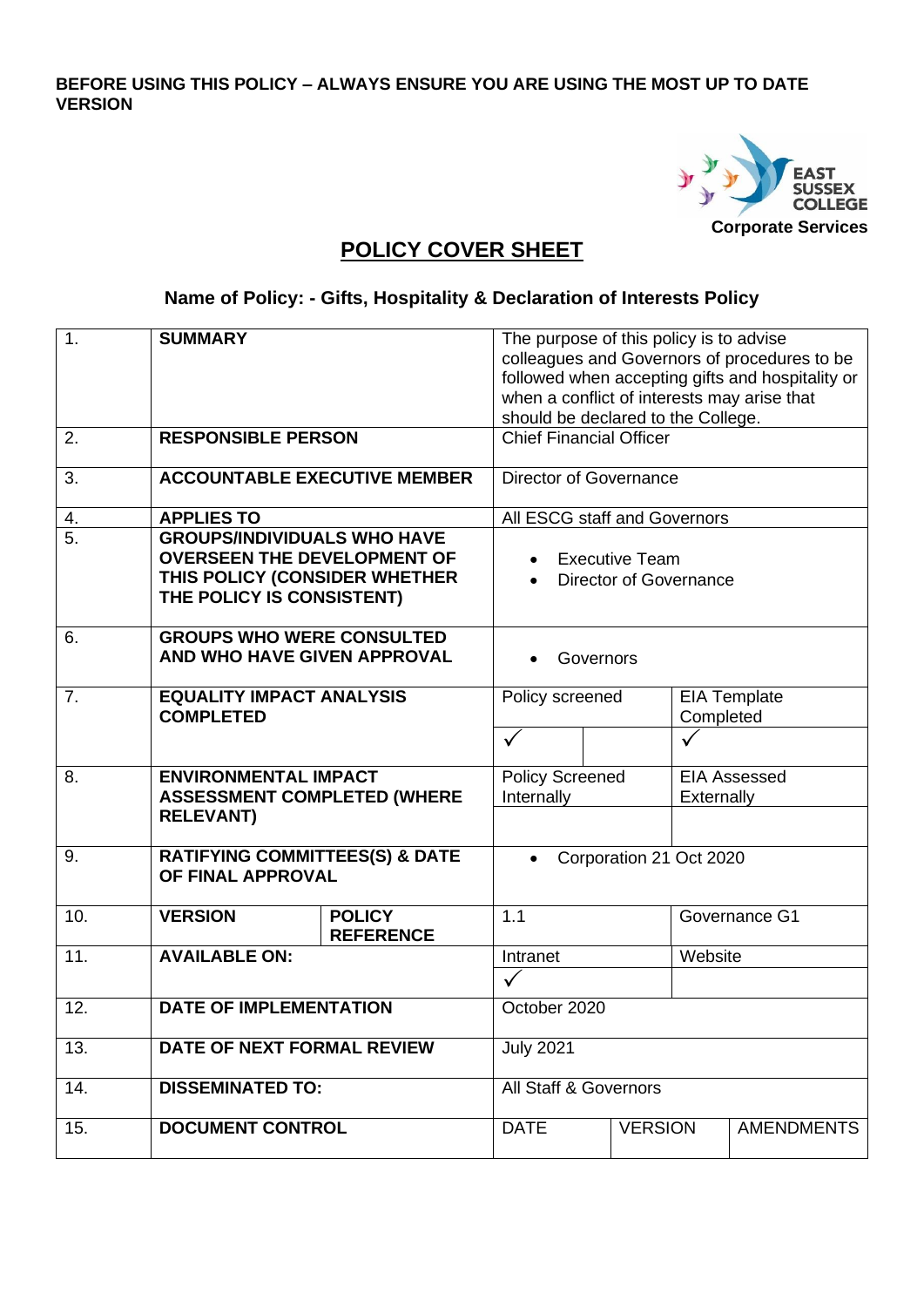

# **East Sussex College Group**

# **Gifts, Hospitality and Declarations of Interest POLICY**

| <b>POLICY OWNER:</b>     | Director of Governance |
|--------------------------|------------------------|
| AUTHOR:                  | Mia Bryden             |
| DATE OF REVIEW:          | October 2020           |
| DATE OF APPROVAL:        | October 2020           |
| FOR APPROVAL BY:         | Corporation            |
| <b>NEXT REVIEW DATE:</b> | <b>July 2021</b>       |
|                          |                        |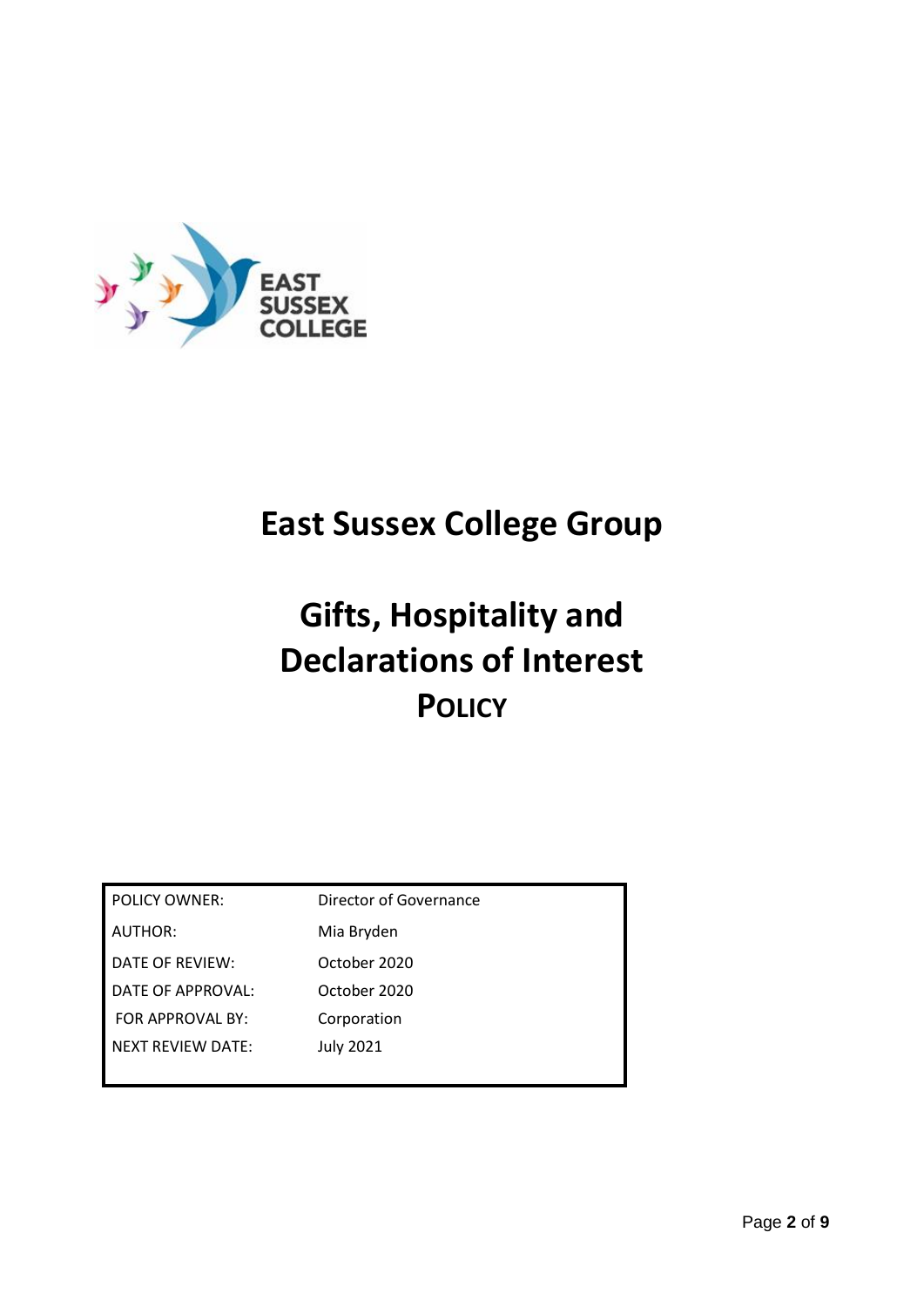#### **1. Policy Statement**

- 1.1 The purpose of this policy is to advise colleagues and Governors of procedures to be followed when accepting gifts and hospitality or when a conflict of interests may arise that should be declared to the College.
- 1.2 This policy applies to all colleagues employed by the College and to all Governors of the College. This policy and the associated procedures are non-contractual and can be subject to change or withdrawal at any time.

#### **2. Responsibilities and Obligations**

2.1 The policy applies to all members of staff and Governors. Responsibilities under the policy are as follows:

| All staff              | All staff who receive Gifts or Hospitality or have a reason under the policy<br>to make a declaration regarding conflicts of interest                |
|------------------------|------------------------------------------------------------------------------------------------------------------------------------------------------|
| Governors              | All governors who receive Gifts or Hospitality or have a reason under the<br>policy to make a declaration regarding conflicts of interest            |
| Director of Governance | Ensuring a record is kept of all declared gifts and hospitality; register of<br>Governor and Staff interests and any declared conflicts of interest. |

#### **3. Background**

- 3.1 As required by the Bribery Act 2010 the East Sussex College Group conducts its activities in an honest and ethical manner. The College takes a zero-tolerance approach to bribery and corruption and expects the highest standards of propriety in the conduct of business.
- 3.2 All members of staff and Governors have a responsibility to protect the reputation of the College and should exercise extreme caution in the receipt of gifts and hospitality. Managers should ensure that staff are aware of their responsibilities. This policy aims to help protect staff from allegations of impropriety. Members of staff include an employee, agency contract worker or a self-employed worker engaged by the college

#### **4. Acceptance of gifts and/or hospitality**

- 4.1 Members of staff and Governors should not accept or offer corruptly any gift or consideration (or have them given to members of their families) as an inducement or reward for doing, or refraining from doing, anything in an official capacity or showing favour or disfavour to any person in an official capacity.
- 4.2 The guiding principles to be followed are:
	- the conduct of individuals should not create suspicion of any conflict between their official duty and their private interest
	- the action of individuals acting in an official capacity should not give the impression (to any member of the public, to any organisation with whom they deal or to their colleagues) that they have been (or may have been) influenced by a benefit to show favour or disfavour to any person or organisation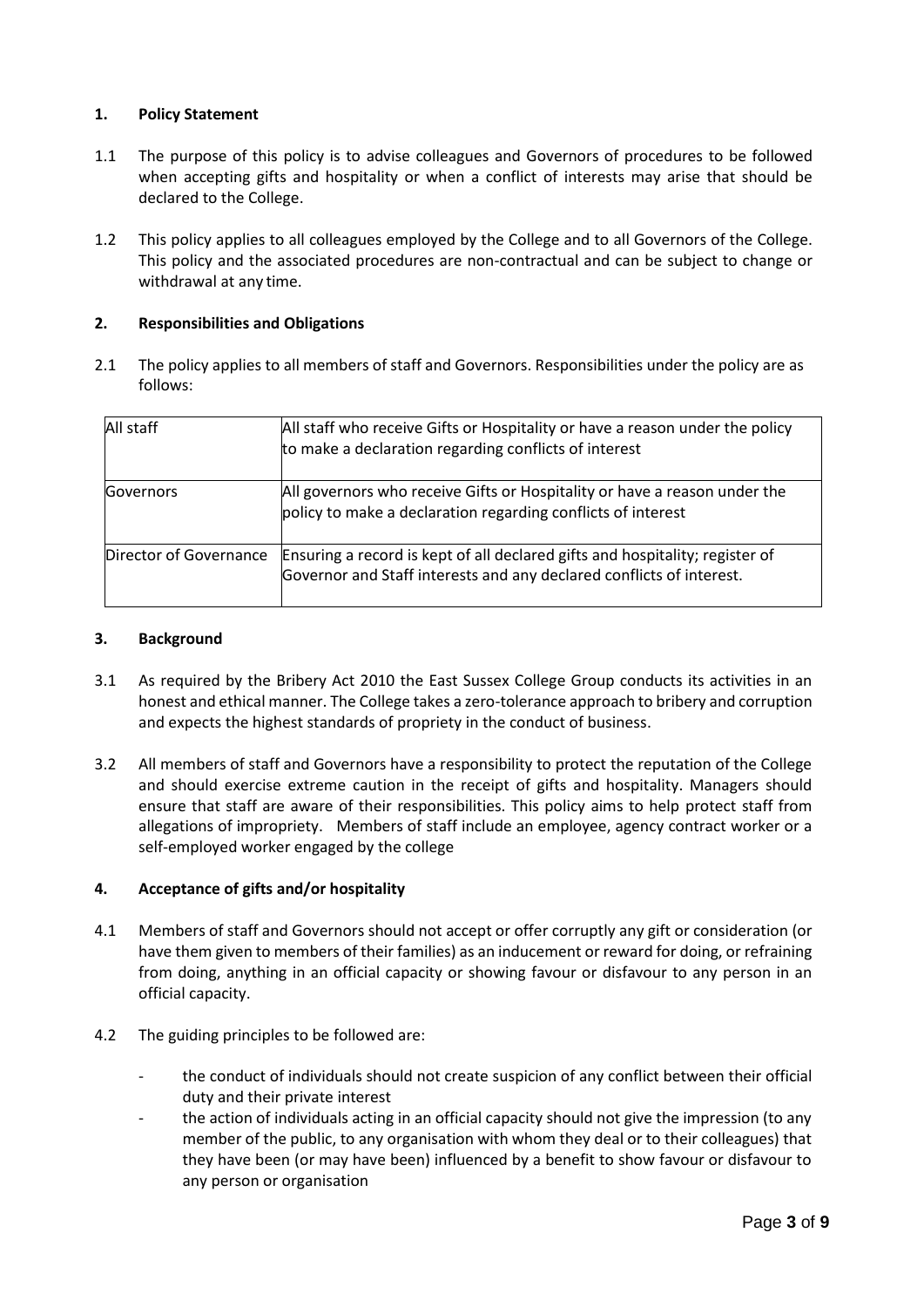- 4.3 College staff and Governors should not accept any gifts, rewards or hospitality (or have them given to members of their families) from any organisation or individual with whom they have contact in the course of their work that would cause them to reach a position whereby they might be, or might be deemed by others to have been, influenced in making a business decision as a consequence of accepting such hospitality. The frequency and scale of hospitality accepted should not be significantly greater than the institution would be likely to provide in return.
- 4.4 The test to be applied is whether in all the circumstances the gift or hospitality is reasonable and justifiable. Gifts and hospitality should only be accepted when the individual is certain that in so accepting, the individual does not place the College in a position where its reputation for scrupulous behaviour could in any way be jeopardised.

#### **5. Receipt of gifts**

- 5.1 In order to minimise any potential perceptions of impropriety, bias or prejudice, staff are required to refuse any business gifts or hospitality that is other than of insignificant value (less than £50) or where refusal may cause undue offence. All such receipts other than the most trivial are to be recorded by the Director of Governance (or their nominee).
- 5.2 Gifts in excess of £50 should generally be returned with a polite refusal. Where refusal of a gift might give serious offence it should be cleared by the CEO and reported to the Director of Governance to determine whether the circumstances are such that it may be retained and how it should be dealt with. Under no circumstances must a member of staff or Governor accept an offer of cash.
- 5.3 Where the individual is uncertain as to the intentions of the donor of the gift or the propriety in accepting the gift, irrespective of the value, advice should similarly be sought from the Director of Governance. Examples might be gifts which could be seen as intending to influence the outcome of an exam, admission to the College or the award of business.
- 5.4 Where acceptance of a gift or hospitality could give rise to suspicion of a conflict between the performance of official duties and personal interest, it should always be declined, irrespective of value.
- *5.5 Not included in the above are items that that are given from work colleagues such as leaving or birthday presents.*

#### **6. Receipt of Hospitality**

- 6.1 It is not always possible or desirable to reject offers of hospitality, for example, attending a function in an official capacity, or having a working lunch. Hospitality in these circumstances is defined as any seminar, conference, event, lunch/dinner, or other form of entertainment provided free of charge by a body external to the college. Hospitality should only be accepted when it is reasonably incidental and appropriate to the circumstances. It is acknowledged that staff at senior levels in the organisation, may from time to time be offered hospitality in connection with their responsibilities as Senior Managers in the college. The following rules will apply in determining the acceptability and extent of hospitality:
	- Hospitality should be accepted only if directly relevant to the individual's responsibilities.
	- Hospitality must not be accepted if this might be seen as compromising the individual's position in connection with contractual commitments or negotiations.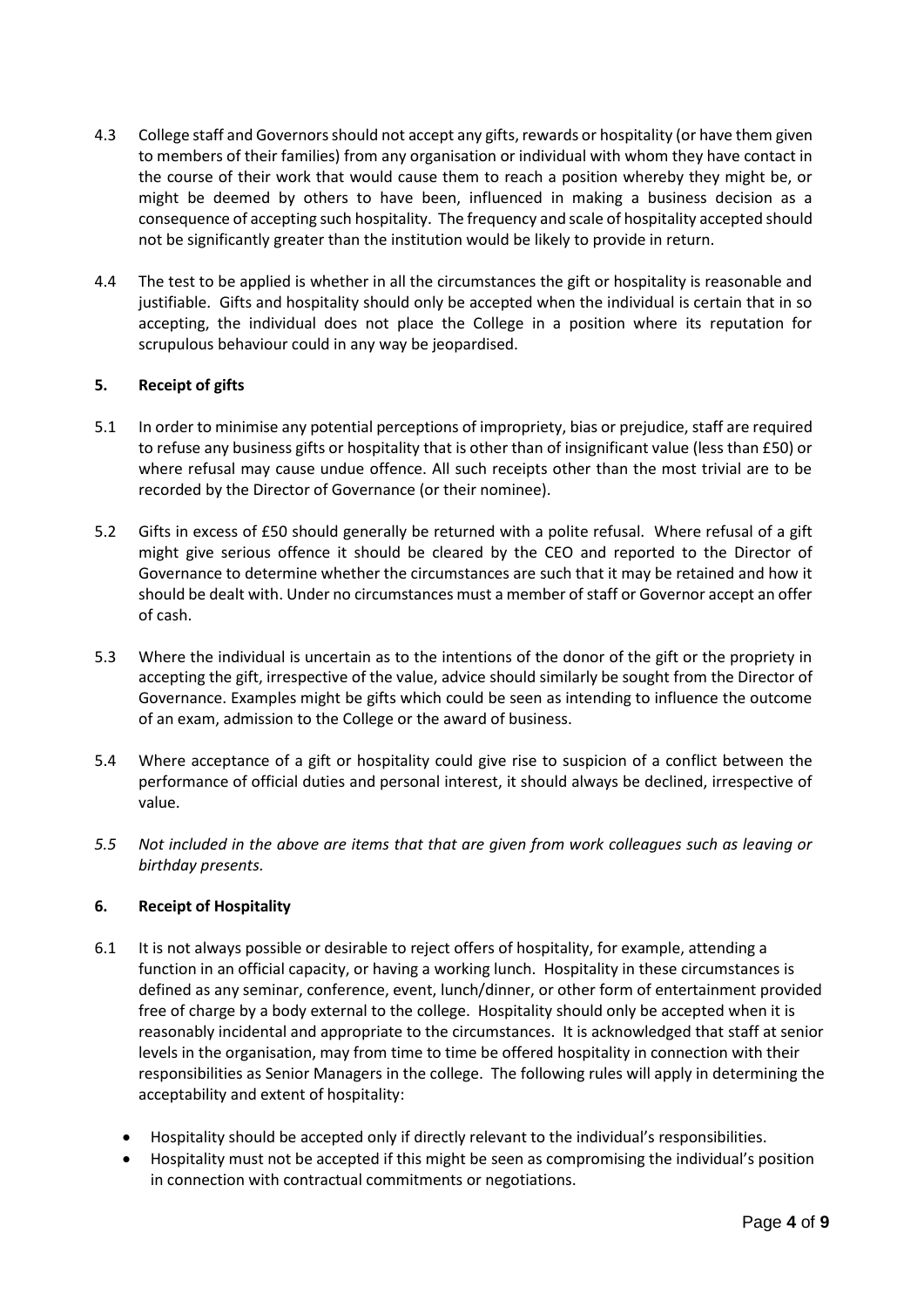- Hospitality may be accepted if it is considered beneficial to the college (e.g. projection of its role in a positive light or in connection with its role within the Community and with its partner organisations). If in doubt about the propriety of accepting hospitality, governors and members of staff should consult with the Director of Governance.
- Hospitality must, if accepted, be reasonable in the light of its extent and nature and must not put in doubt the individual's integrity and impartiality.

#### **7. Procedure for Registering Gifts or Hospitality**

- 7.1 A register of all hospitality and gifts must be maintained by the Director of Governance and be available for inspection by auditors or the Audit Committee as and when required.
- 7.2 The acceptance of hospitality/gifts must be in accordance with ESCG Financial Regulations.
- 7.3 Where hospitality/gifts are accepted by a member of staff or Governor under this policy, these must be registered as soon as possible after receipt. (A copy of the form to be used to register either a gift or the receipt of hospitality is attached.) Acceptance of a gift or hospitality which is outside of these guidelines, and/or failure by a member of staff or Governor to notify the Director of Governance, may be dealt with under College procedures.
- 7.4 If the Director of Governance is in any doubt about the propriety of accepting a gift or offer of hospitality, the Director of Governance should consult the Chair of the Governing Body or the College legal advisors.

#### **8. Offer of Gifts or Hospitality**

8.1 Staff and Governors should follow similar principles to those outlined above when considering the offer of a gift or hospitality in connection with the College in ensuring that it is proportionate to the circumstances and could not be seen as in any way undermining the integrity and reputation of the College. Contractors, sub-contractors and agents will be expected to behave in similar terms to staff and governors.

#### **9. Conflicts of Interest**

- 9.1 In order to minimise any potential perceptions of conflict of interest, staff and Governors are required to register with the Director of Governance any interests in bodies with whom the College may do business. Should any business decision arise which may affect the interest of a staff member or Governors, they are to declare it and to offer to withdraw from the decision-making process: the Director of Governance holds a Register of such declarations and decisions.
- 9.2 The register invites staff and Governors, especially senior post holders and those with a high level of financial responsibility, to record interests in the following areas of activity:
	- Directorships, trusteeship or participation in the management of charities, membership of professional bodies, trade union etc
	- Buying/Selling of Personal Goods Members of staff or Governors must not become involved, in any way, in the buying from or selling of personal goods on behalf of a client/supplier. This can be open to misinterpretation.
	- employment, office of profession or other activity e.g. undertaking external work, either in College time or externally which represents a conflict
	- any significant known shareholdings in organisations which have business with the College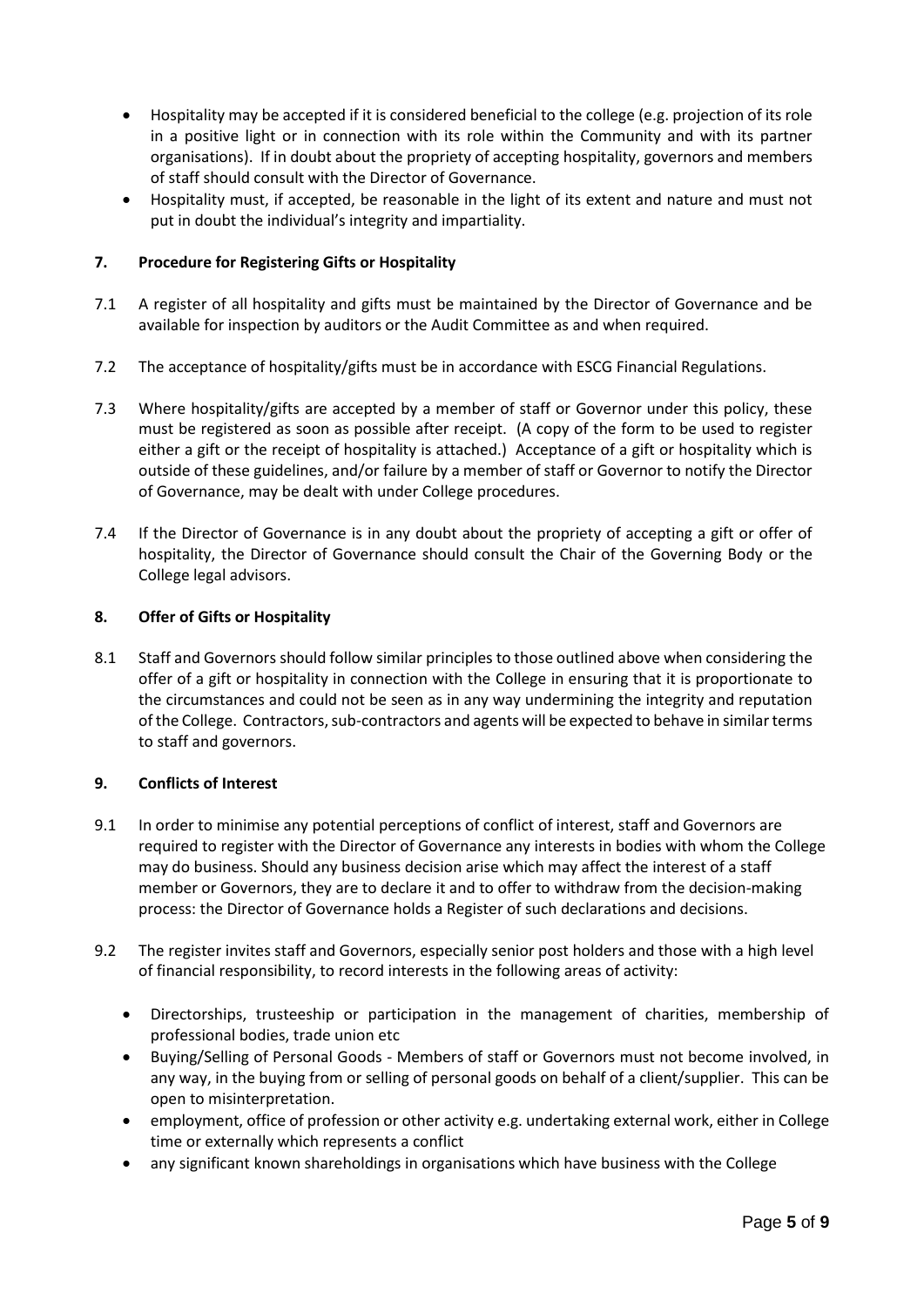- unremunerated posts, honorary positions and other connections which may give rise to a conflict of interest or of trust
- other interests: for example, known clients or business relationships which have a direct connection with the College or which might affect its business
- Governors and Staff with high levels of financial responsibility are also required to record relevant and known interests held by their spouse, partner or close family.
- 9.3 Staff and Governors have a responsibility to notify the Director of Governance of any new activities which may create a conflict of interests with the College
- 9.4 As a guide, staff and Governors should ask themselves whether members of the public, knowing the facts of the situation, would reasonably conclude that the interests involved might influence the approach taken to the College's actions.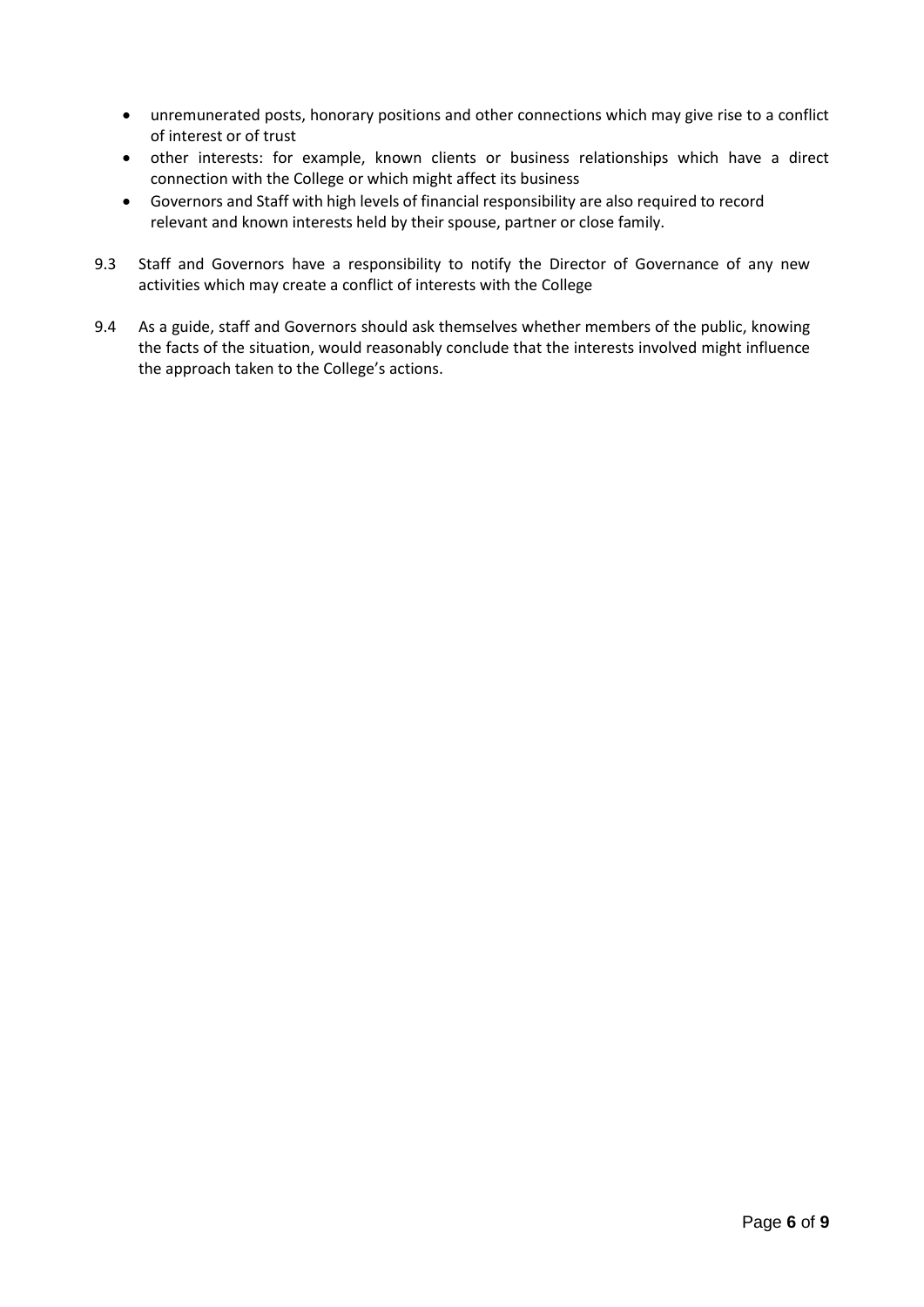### **EAST SUSSEX COLLEGE GROUP**

### **RECEIPT OF GIFTS AND HOSPITALITY FORM**

| Name of provider of gift<br>/hospitality | Date of Offer | <b>Details</b> |
|------------------------------------------|---------------|----------------|
|                                          |               |                |
|                                          |               |                |
|                                          |               |                |
|                                          |               |                |
|                                          |               |                |
|                                          |               |                |

|                    | Date: __________________________ |  |
|--------------------|----------------------------------|--|
| <b>Authorised:</b> |                                  |  |
|                    | Date: _______________________    |  |
|                    |                                  |  |

**Position**: \_\_\_\_\_Director of Governance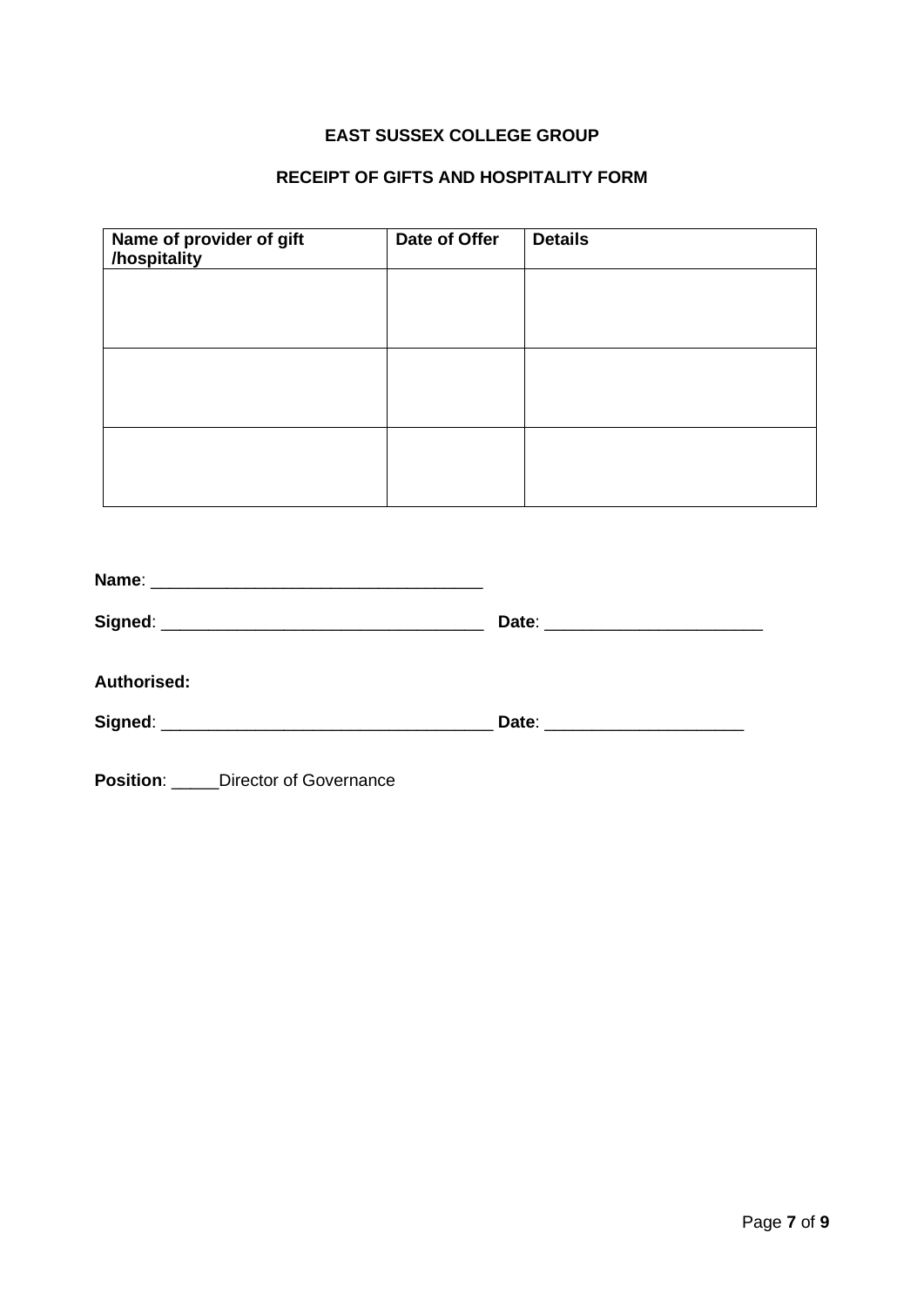#### **EAST SUSSEX COLLEGE GROUP REGISTER OF STAFF INTERESTS**

• Any interest, financial or otherwise, which is likely or would, if publicly known, be perceived as being likely to interfere with a Governors or staff member's independent judgement should be disclosed to the Governing Body. Where a spouse, partner, child or other close family member has any such interest (of which the staff is aware) this should also be declared.

• Governors and Staff should inform the Director of Governance whenever their circumstances change and interests are acquired or cease.

• The Register will be updated annually.

• Please complete all sections, providing further information and continuing overleaf where necessary.

| <b>Family Name</b>                                                                                                                |  |
|-----------------------------------------------------------------------------------------------------------------------------------|--|
|                                                                                                                                   |  |
| <b>First Name/s</b>                                                                                                               |  |
| Paid employment (including name and address<br>of employer and position held) or state if self-<br>employed, retired, student etc |  |
| Self-employment (please give names of<br>significant clients accounting for more than 10%<br>of income of individual or firm)     |  |
| Directorships, Business or Professional<br><b>Partnerships, Consultancies</b>                                                     |  |
| <b>Significant shareholdings (normally</b><br>shareholdings over 5% are regarded as<br>significant)                               |  |
| Elected office (including name of authority)                                                                                      |  |
| Trusteeships or participation in the management<br>of charities and other voluntary bodies                                        |  |